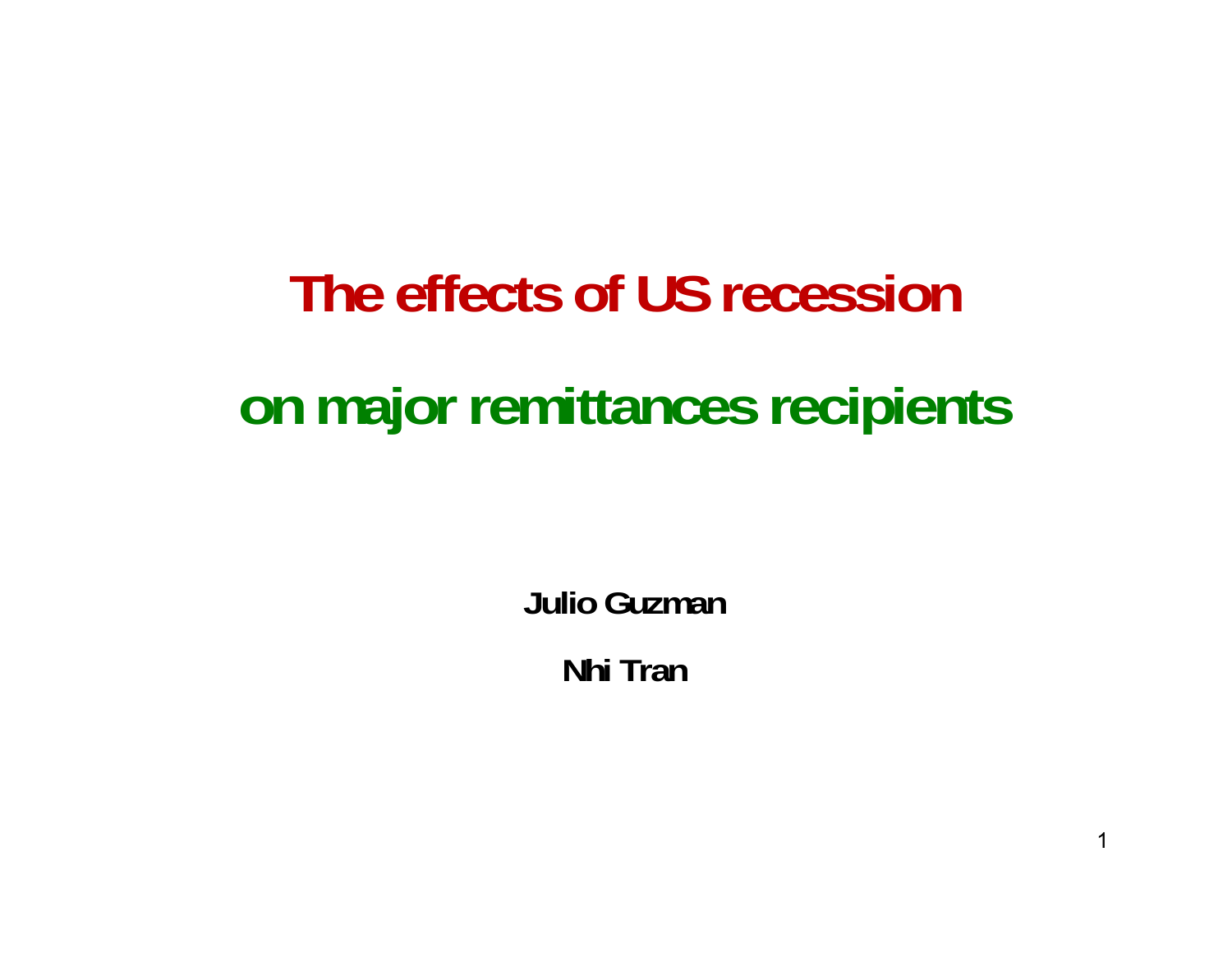# **Simulation set up**

**Fact**: US GDP falls by 2.6% in 2009

- $\bullet$ under-utilisation of factors of production
- $\bullet$ Technological deterioration

#### *Shock calculation*:

- Swap avareg("USA") = qgdp("USA");
- Shock qgdp("USA") = -2.6;
- Result: avareg("USA") = -2.6; (used as shock in the main sim)

#### *Closure:*

- $\bullet$ Fixed quantities of endownments
- $\bullet$ Fixed number of migrants

$$
y = a + S_L^{-1} + S_K^{-1}k + S_T^{-1}k
$$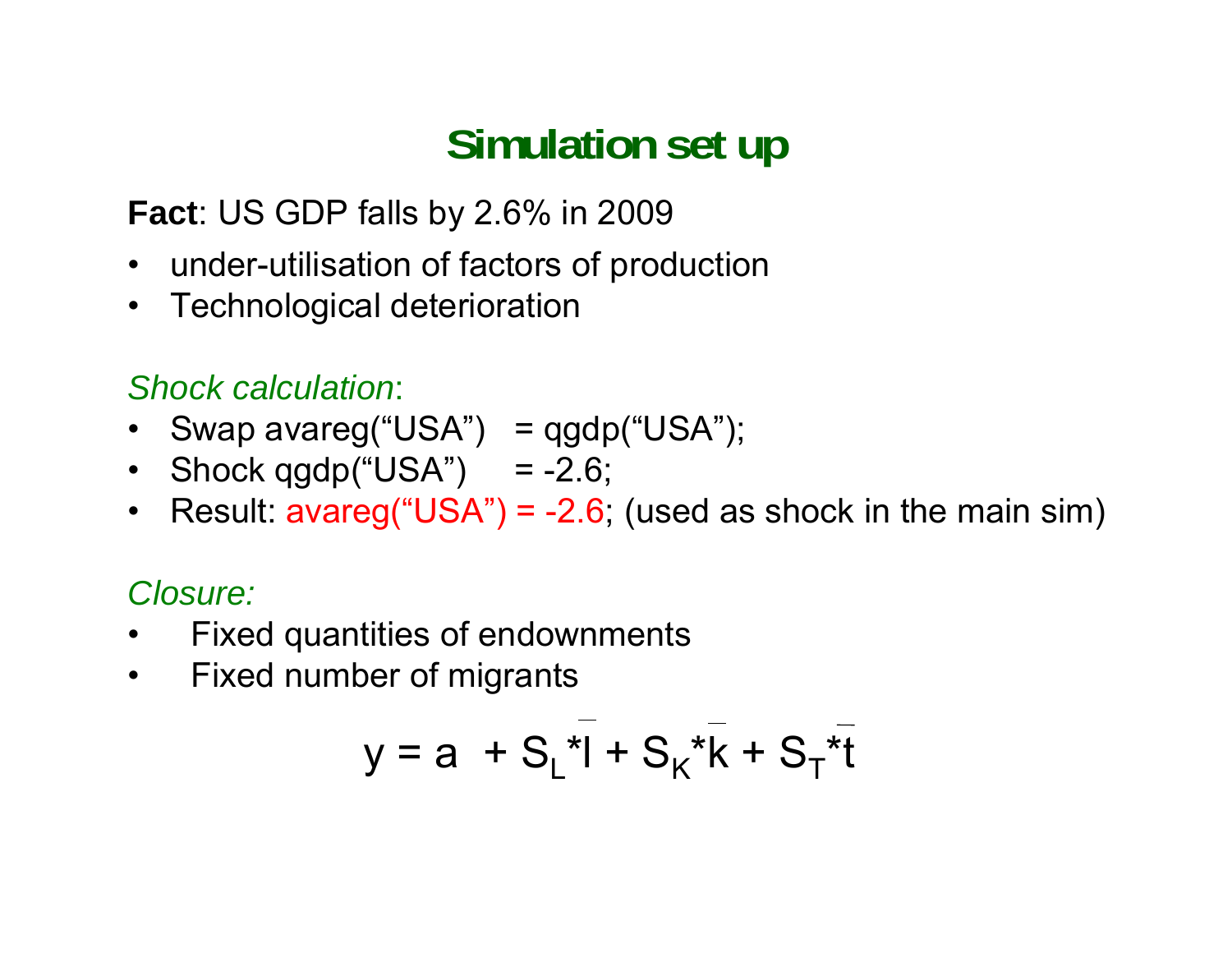# **The USA**

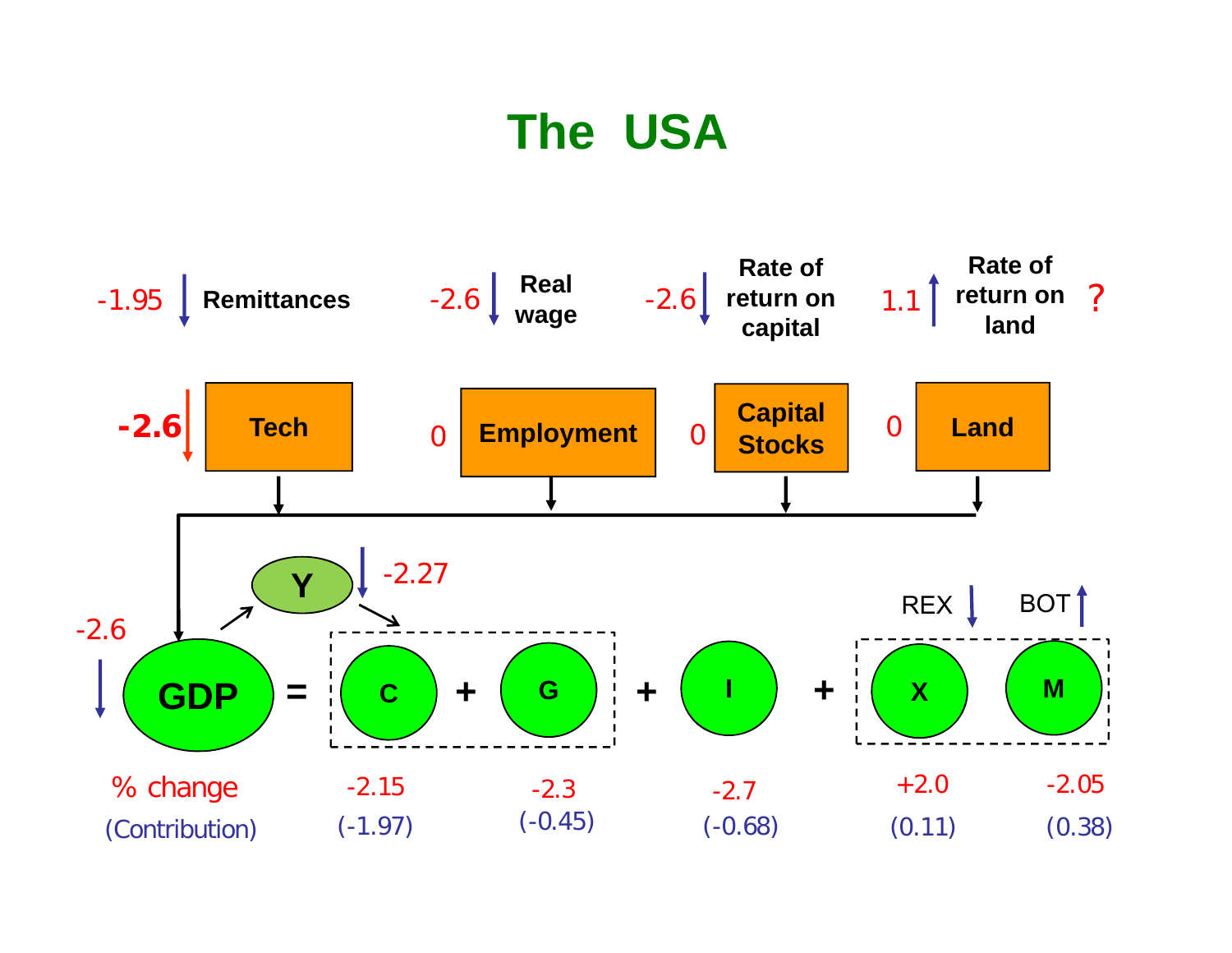### **The effects of technological deterioration on returns to primary factors**

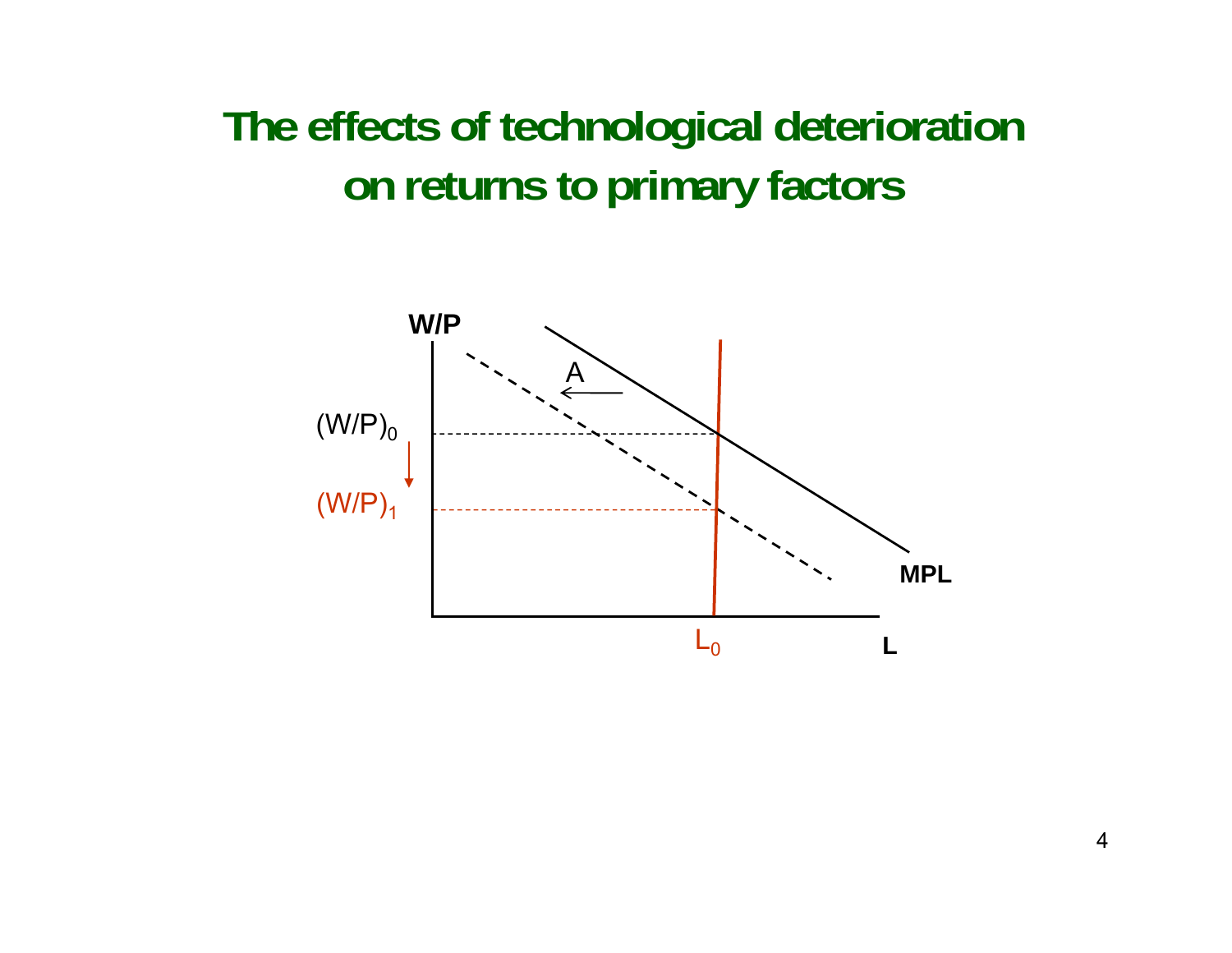### **Rate of return on land**

- $\bullet$ Land is used mainly in crops (76%)
- $\bullet$  Crops: both supply and demand are less elastic than economy-wide average
- $\bullet$ Land share in costs: 82%; EY: 0.14 vs. rest 0.9;



Crop price increases -> returns to land also increases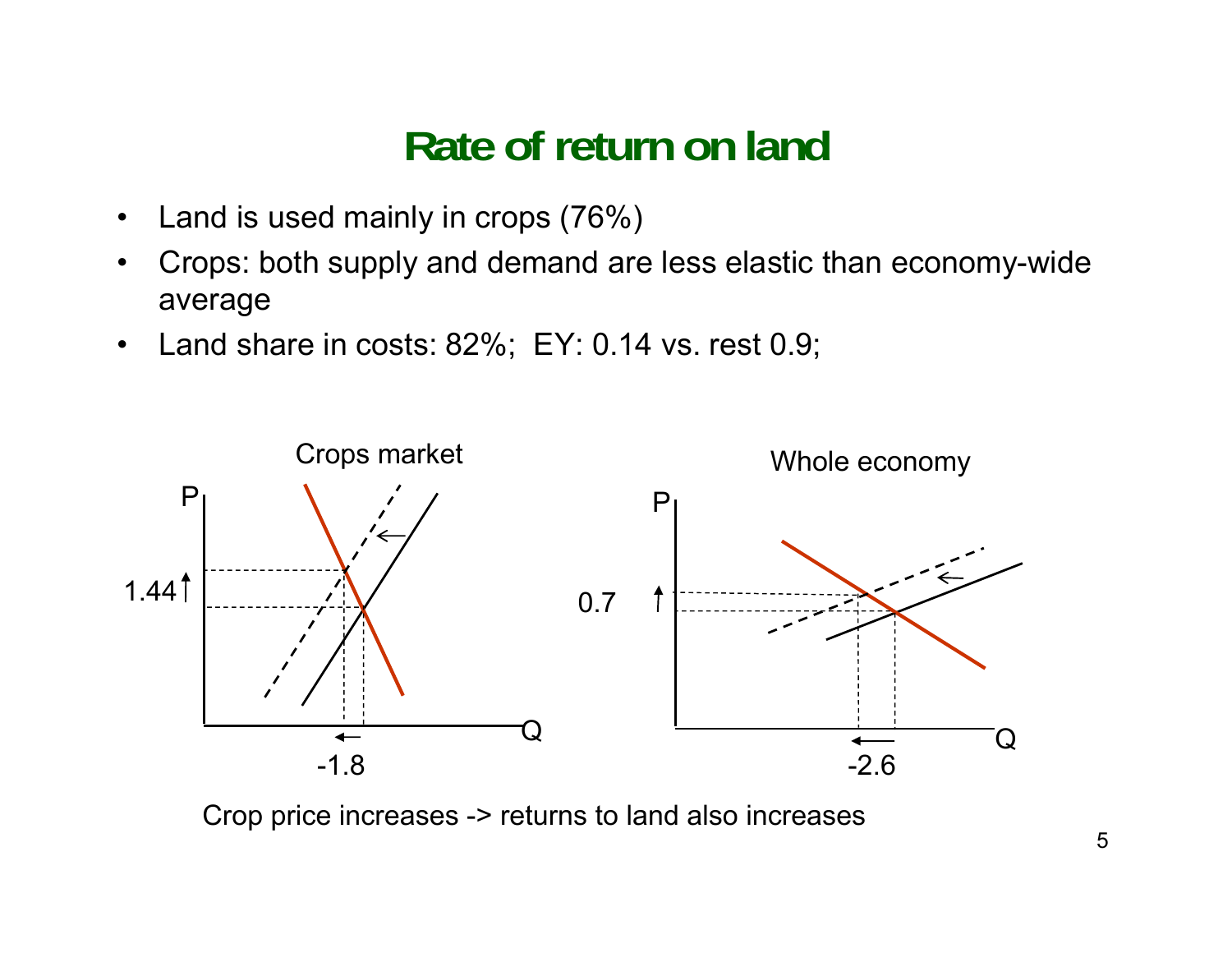#### **Cross-the-Borders Transmission Channels**



 $GDP = (REM, TB, C)$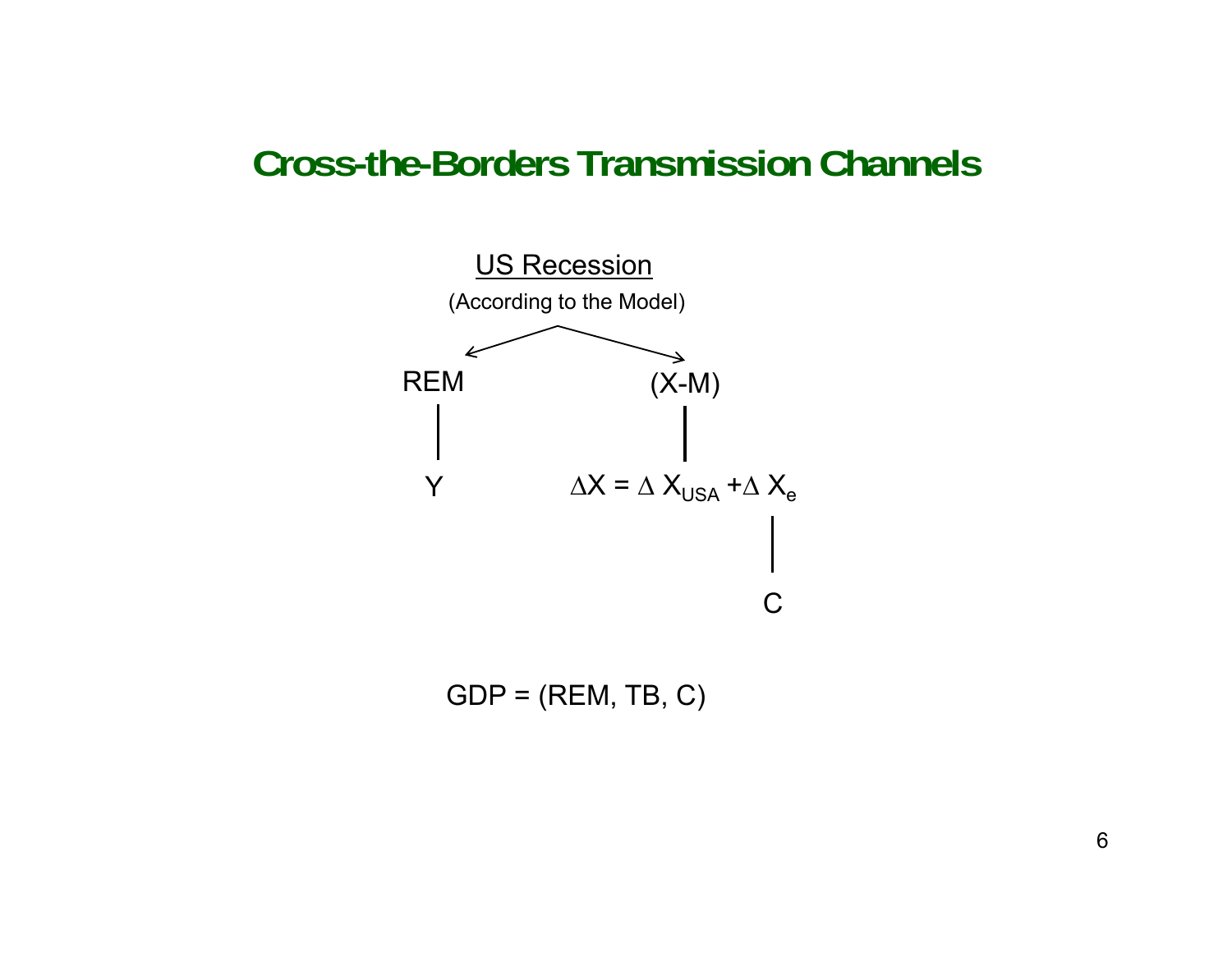### **World-wide effects on remittances and exports**

- (1) The importance of remittances as a source of income
- (2) The magnitude of the trade linkages with the USA (given a relative equal exchange rate appreciation across countries)

**Guess who?**



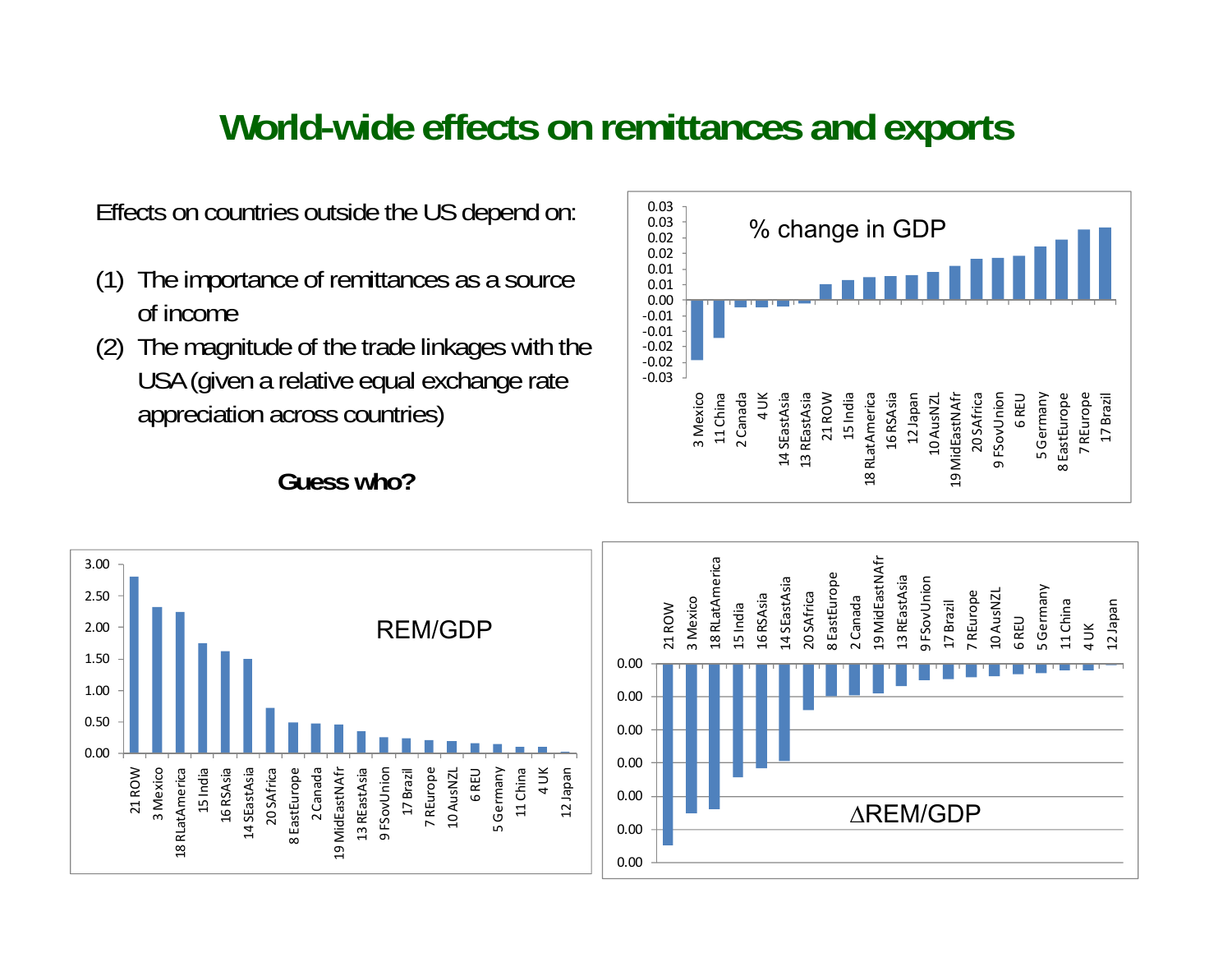### **World-wide effects on remittances and exports**



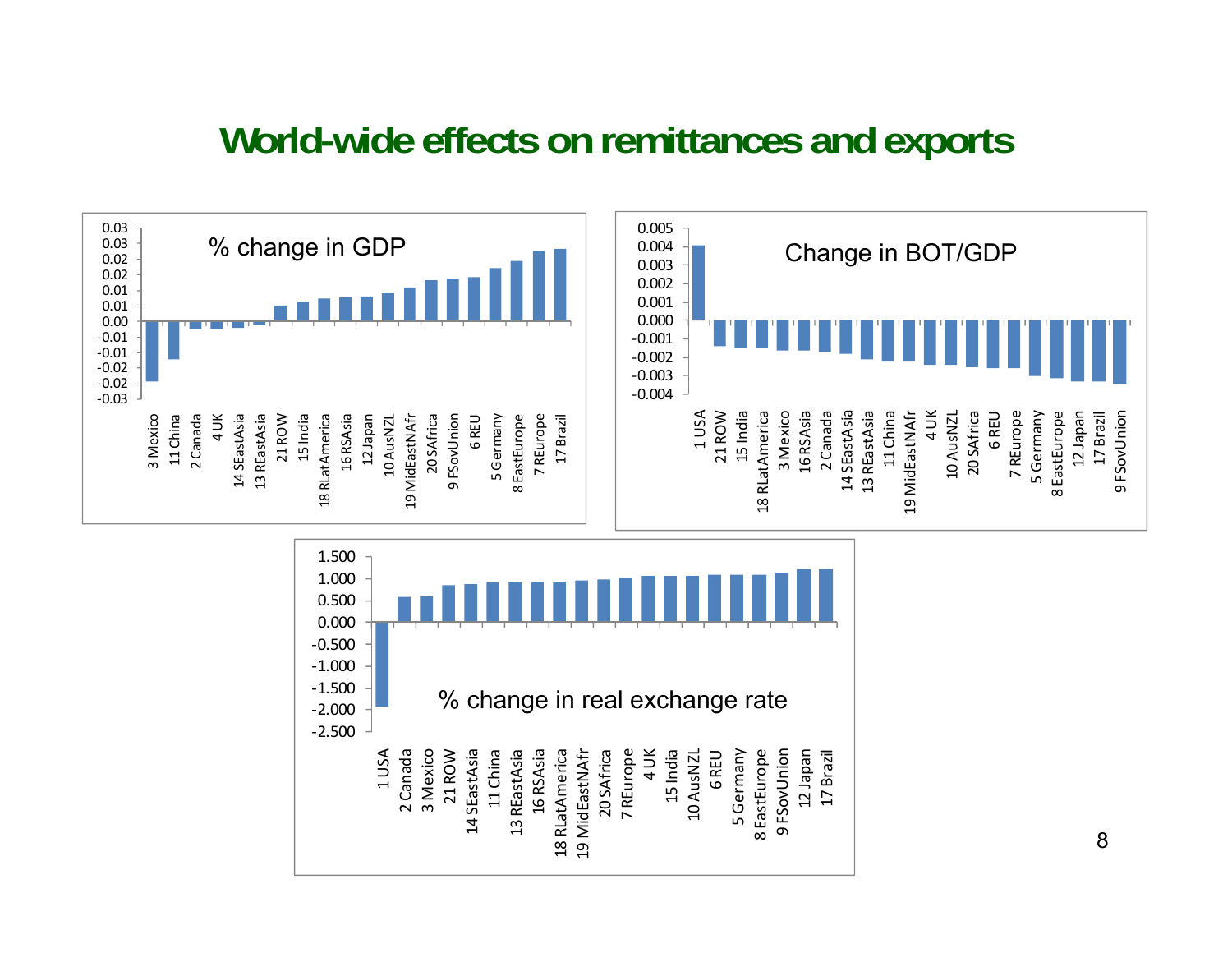#### **MEXICO**

In fact, in Mexico: